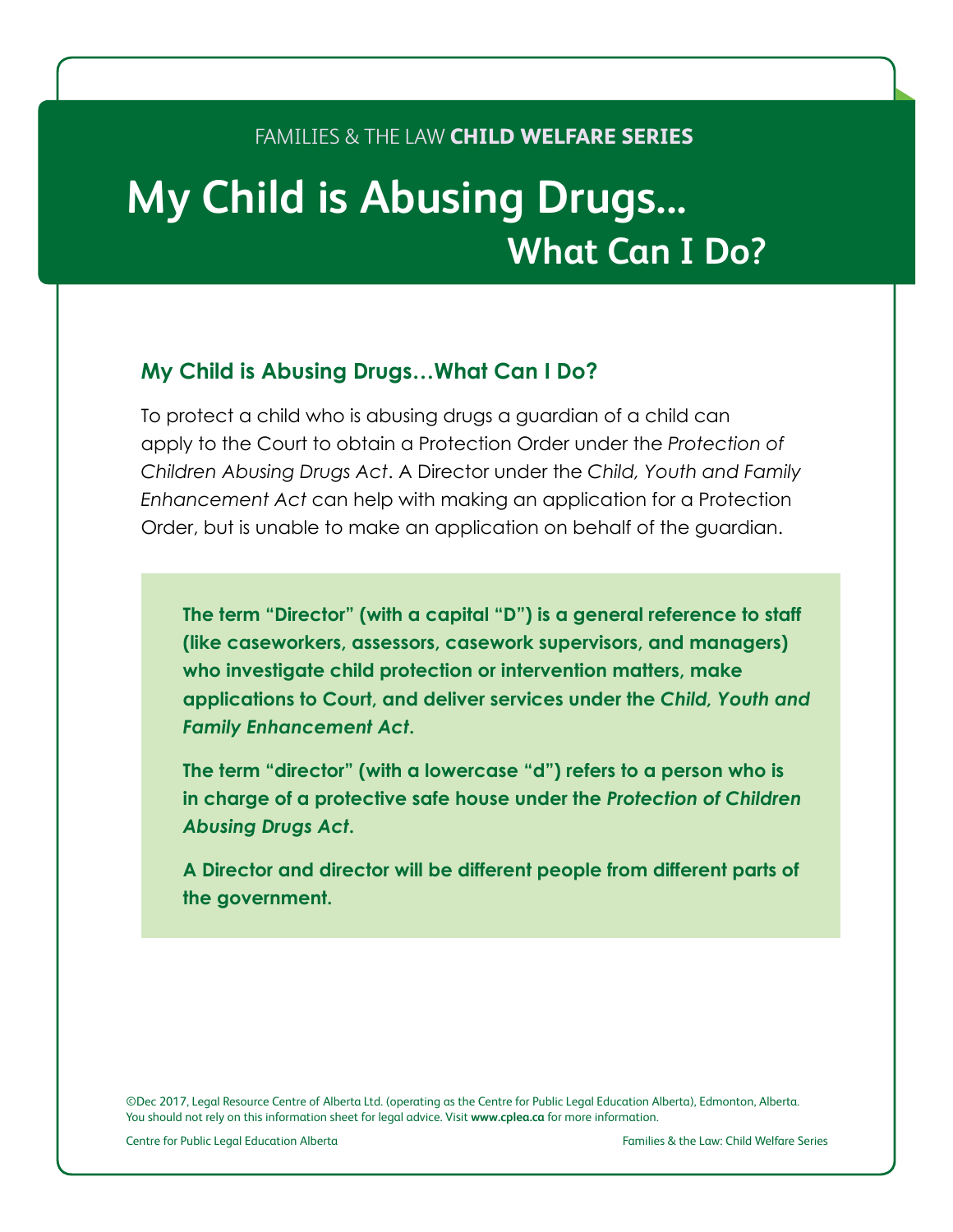If you are concerned that your child is abusing alcohol or drugs in a harmful way and your child is not willing to access treatment on a voluntary basis, help under the *Protection of Children Abusing Drugs Act* may be an option for your child and family. "Abusing a drug" has a specific meaning under the *Protection of Children Abusing Drugs Act*. It means that the child is using drugs, and the use caused or is likely to cause significant:

- • psychological or social harm to the child; and/or
- physical harm to the child or others.

#### **What is the Court Process?**

Before making an application for a Protection Order to the Courts, a guardian must attend a Pre-Application information session with an authorized Alberta Health Services Addiction and Mental Health Counsellor.

At this information session, the guardian will learn about the Protection of Children Abusing Drugs program and determine if it will be a helpful intervention for their child. Upon completion of this information session, the guardian will be provided with a Letter of Attendance, which they must present to the Court when applying for a Protection Order.

**The** *Protection of Children Abusing Drugs Act* **contains the procedures and rules that a guardian must follow to obtain help from the Court to protect a child who is abusing drugs.**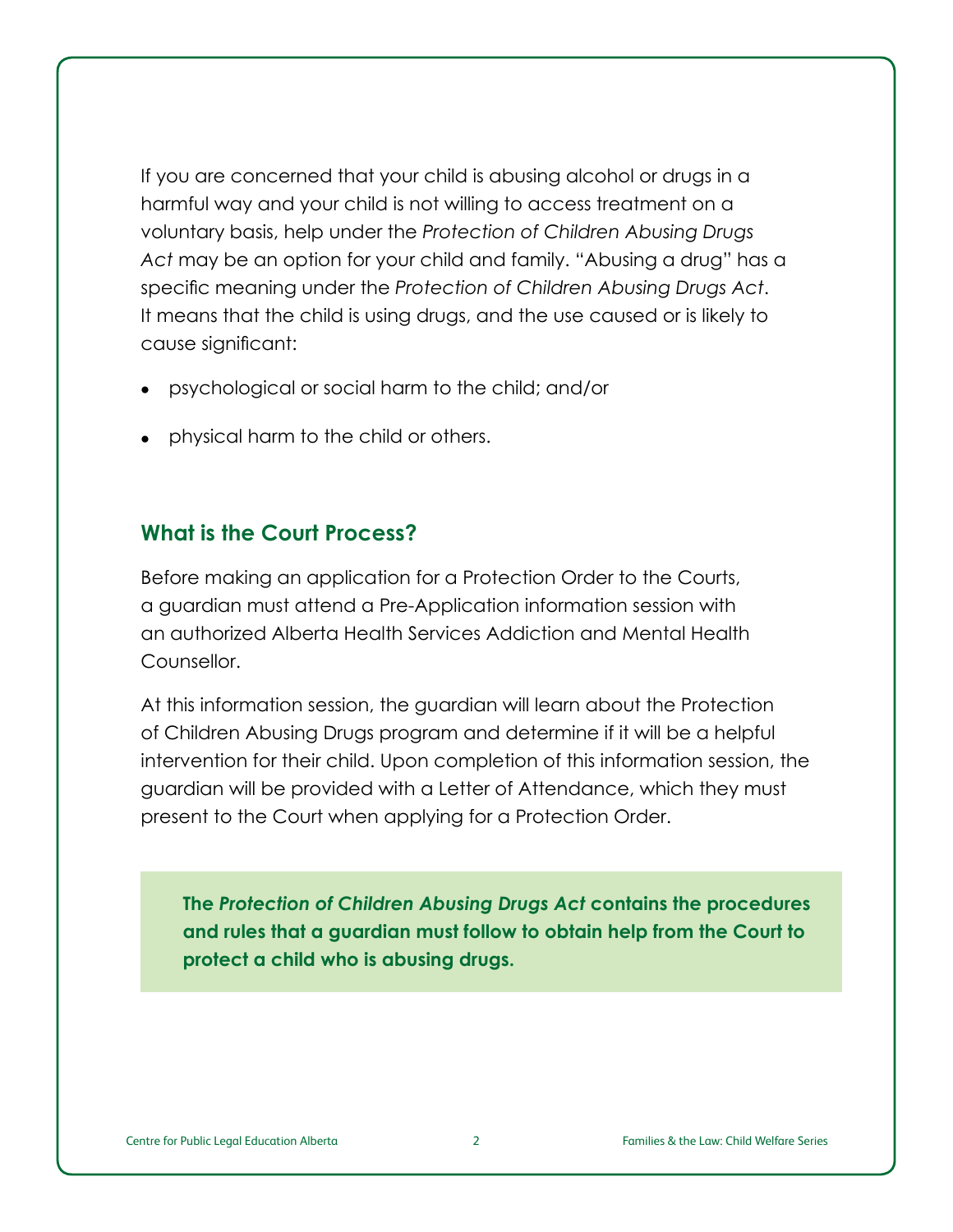Either a guardian or a director may make an application for a Protection Order under the *Protection of Children Abusing Drugs Act*. When making an application, the guardian must give notice of an application to:

• the Co-ordinator;

**A Co-ordinator is a person designated by the Minister to provide assessments and treatment under the** *Protection of Children Abusing Drugs Act***. The Co-ordinator may also make applications to Court.**

- any other guardians of the child;
- any person required in the regulations; and
- any other person the Court requires.



**The Protection Order expires in 50 days, or as otherwise noted in the Protection Order, if the Co-ordinator has not taken any action with respect to the child who is to be confined in a protective safe house.**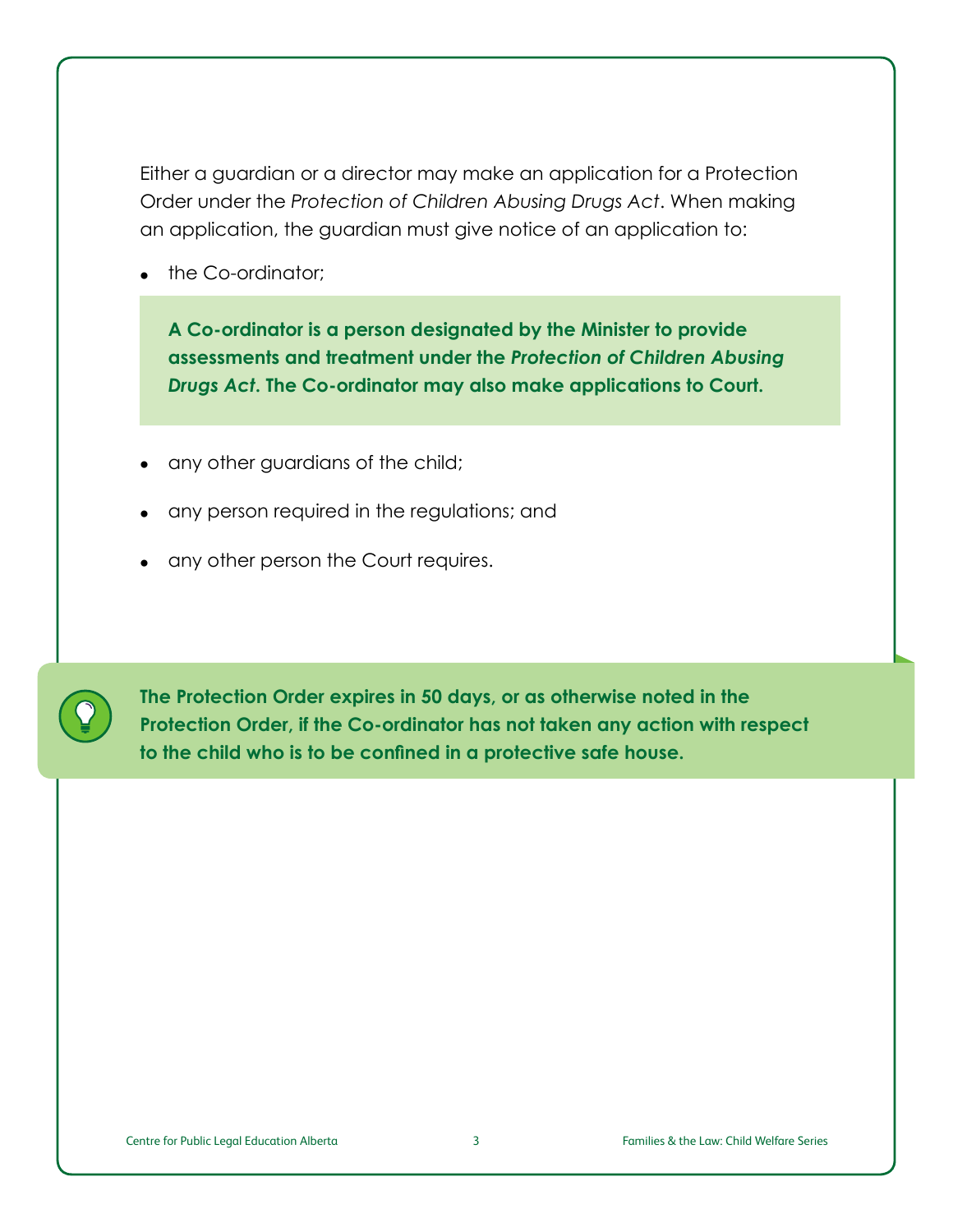A Protection Order can authorize:

- the child to be confined in a protective safe house for a period of no more than 10 days;
- the Co-ordinator to assess the child, treat for detoxification and provide services to stabilize the child during the period of confinement authorized by the Order;
- • a police officer to apprehend the child or to assist the guardian to take the child to a protective safe house; and/or
- a police officer to enter a premises, by force if necessary, to search for and apprehend a child.

A Protection Order will be granted when the Court hears evidence that the child's substance abuse is causing significant harm to themselves or someone else.

## **What Evidence Should I Bring?**

The Court will want to see evidence showing:

- the age of the child;
- the types of drugs being used by the child;
- the length of time that the child has been using the drugs;
- the intensity, pattern and frequency of drug use by the child;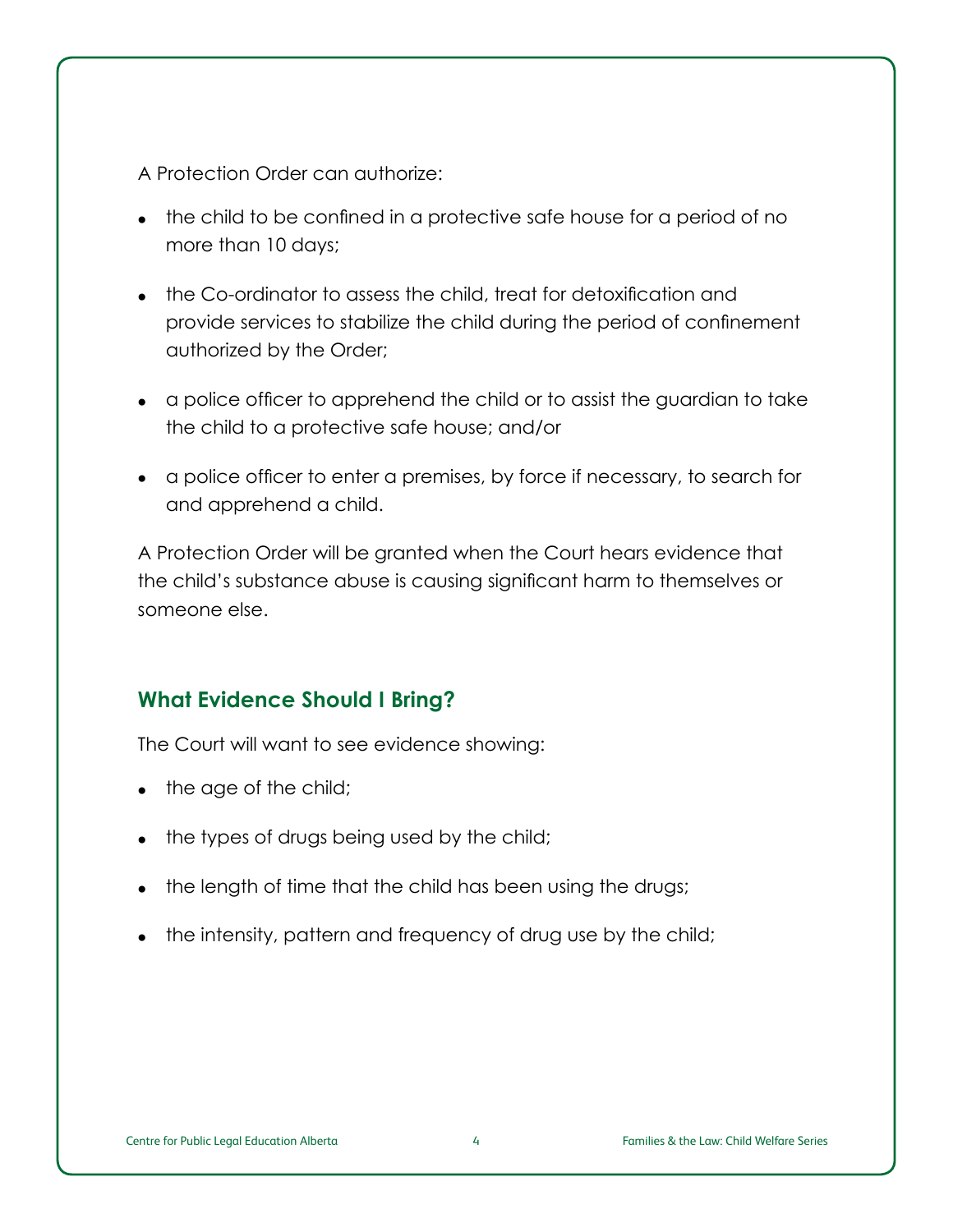- the impact of drug use on the child's life, including the impact the drug use has on:
	- $\circ$  the child's relationships with family members and friends;
	- $\circ$  the child's attendance and performance at school;
	- $\circ$  the child's health;
	- $\circ$  the child's living arrangements; and
	- $\circ$  the child's involvement in the legal system, if any.
- the addiction and treatment history of the child, including information on whether the child has received treatment for drug abuse, what treatment has been provided or offered and whether the child has ever refused treatment; and
- any history the child has of mental illness.

The Court can also consider any other evidence it decides is relevant.

If a party wishes to bring a witness, they must ask for permission from the Court. Witnesses can provide evidence under oath in person in Court or through a sworn written statement. The rules are flexible and the Court can also hear from witnesses in other ways.

If you think that the Co-ordinator, director, or a hospital board may have important confidential information, you can ask the Court to require them to release any relevant information relating to the child.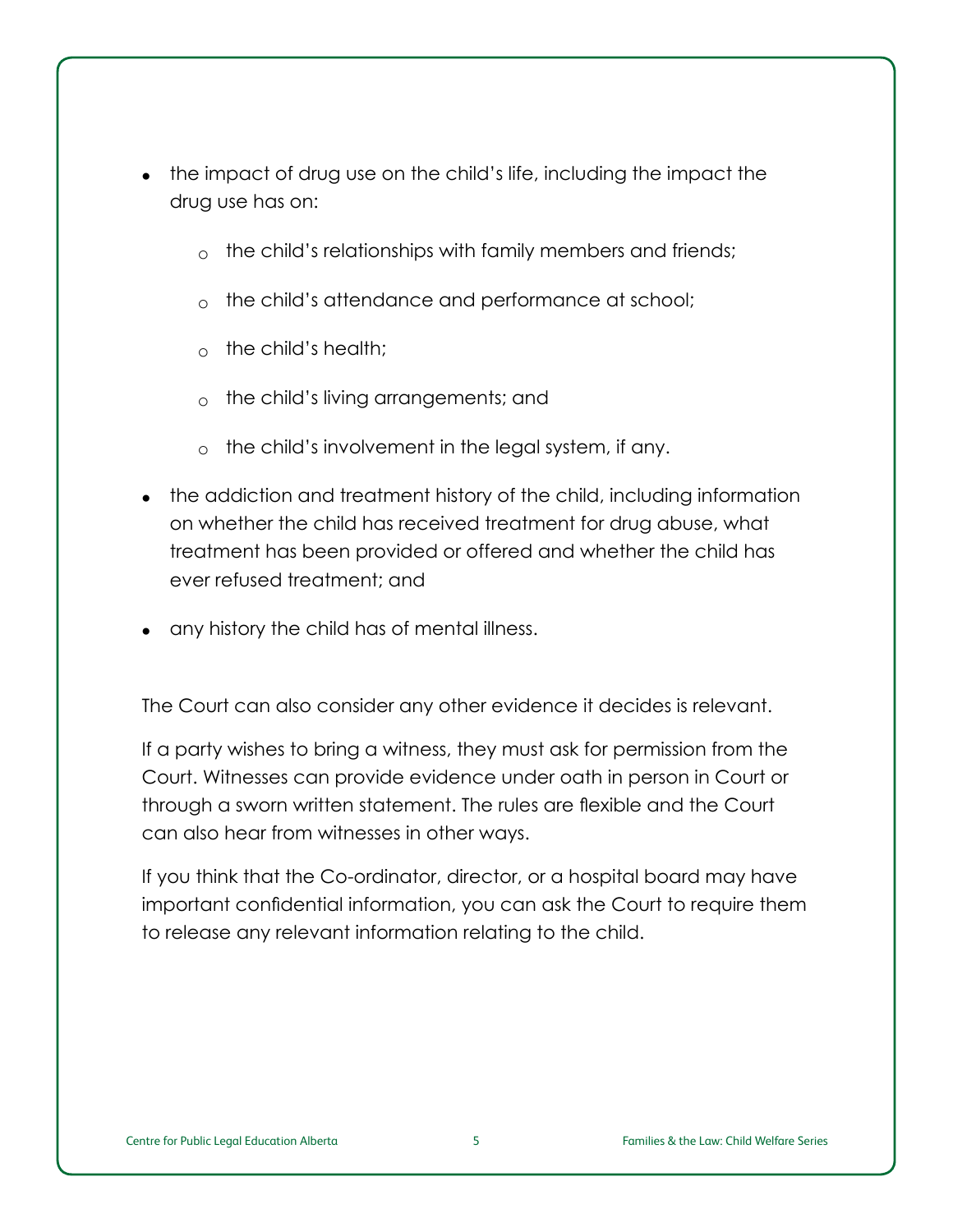#### **Sworn Written Statement**

There are two kinds of written statements that can be used as evidence:

• An affidavit is a written document that contains facts that a person promises to be true by either 'swearing an oath' to a supreme being that they believe in or by "solemnly affirming" that what they are saying is true. Affidavits are sometime required by a law and if so, they can be used as evidence.

• A statutory declaration is similar to an affidavit. It is a legal document in which a person formally declares that facts are true. It may be used when an affidavit is not required by the law. For affidavits and statutory declarations, the promise that the written facts are true must be made to a person who is authorized by law do so. This includes Commissioners for Oaths, Notaries Public and lawyers.

More information can be found at: **www.cplea.ca/writinganaffidavit.pdf**

It makes a difference if a commissioner of oaths or notary public signs your document. A notary public can do some things that a commissioner of oaths cannot do. All practicing lawyers are notaries public.

To find out the difference and find a commissioner of oath/notary public, visit: **www.law-faqs.org/commissionersandnotaries**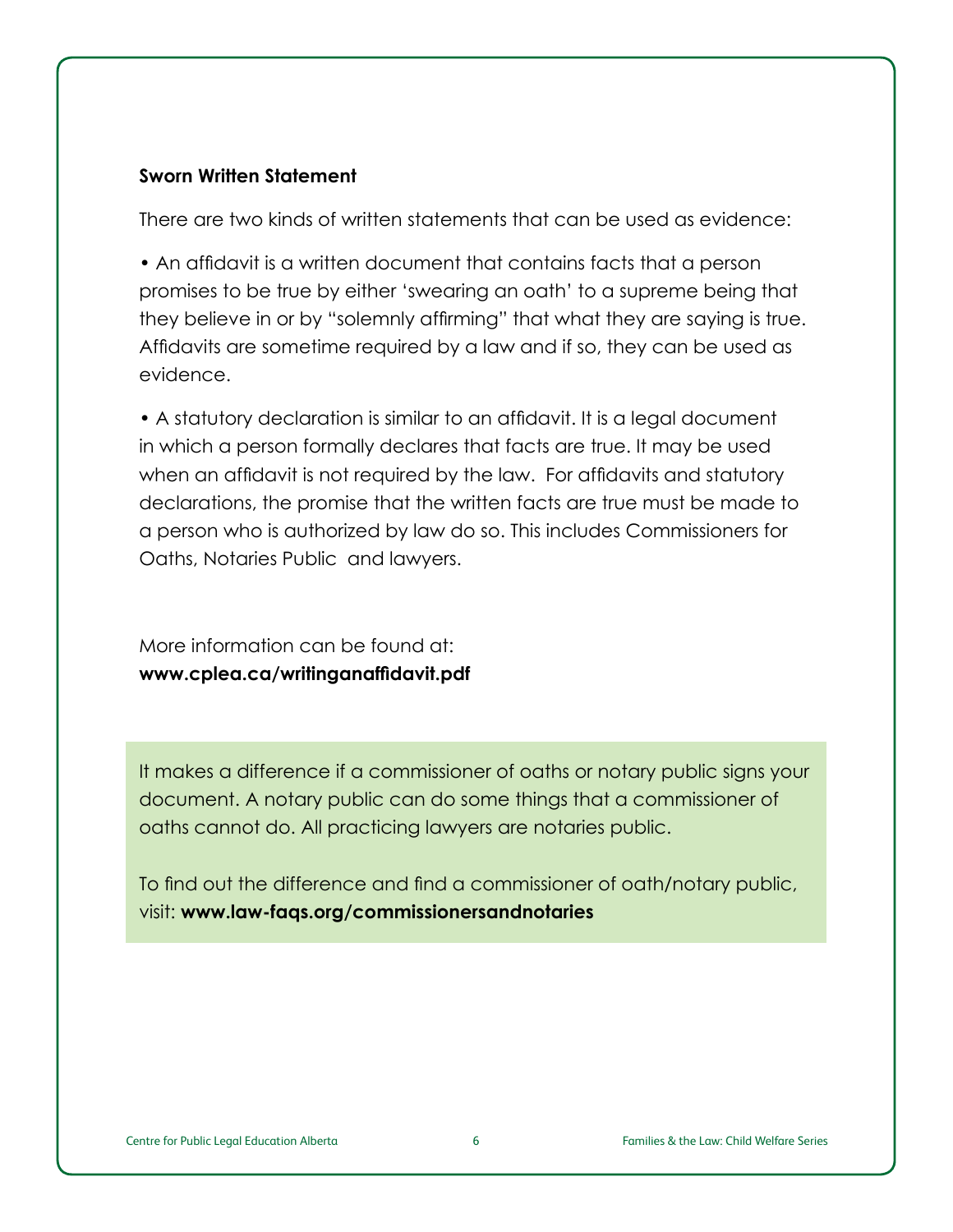# **ASSESSMENT AND POWERS OF A CO-ORDINATOR**

If the child is in a protective safe house, health facility or a youth custody facility, while the Protection Order is in effect, the Co-ordinator may:

- assess the child,
- treat the child for detoxification, and
- provide services to stabilize the child.

The Co-ordinator may recommend a treatment program or services to the child and a guardian. The Co-ordinator may disclose information about the child's assessment to the guardian without the child's consent if it is in the best interests of the child.

In some cases, after assessment and consultation, the Co-ordinator can direct that a child be released to a guardian.

#### **What is the Court Process For a Review of a Protection Order?**

The Court can also be asked to review a Protection Order by filing an application. This review can be requested by the child who is the subject of the Order, a guardian of the child, the Co-ordinator or any other person who is given permission by the Court.

A review must be held within two days of the application for review. All children are informed of their legal right to review their Protection Order upon admission to a protective safe house.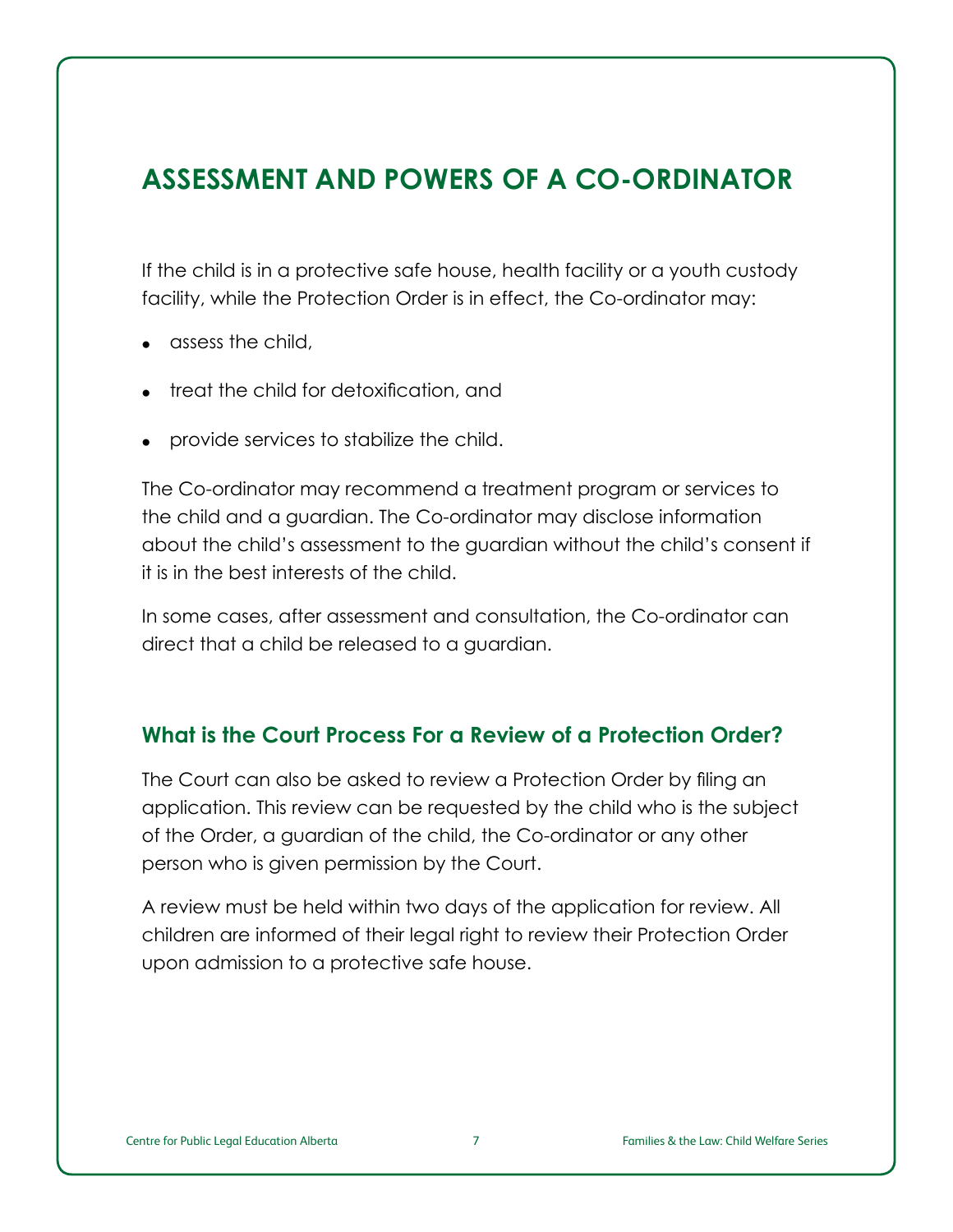Once an application is filed, the Court will set a hearing date. The person applying for a Protection Order must provide detailed notice of the hearing to:

- the child who is the subject of the Protection Order;
- the Coordinator:
- the director of the protective safe house in which the child is confined;
- the guardian who applied for the Protection Order; and
- any other person that the Court requires to be given notice.

After hearing a review application, the Court may confirm, vary, terminate, or extend the period of confinement by up to 5 days. The Court also has the power to adjourn the hearing date to a later date.

**The Court is permitted to exclude almost any person from the hearing, including the guardian or the child, but cannot exclude the Co-ordinator, the Director or the lawyer representing the guardian or the child.**

No one is permitted, unless authorized by the Court, to publish any report of a Court proceeding which discloses the name of the child or guardian of a child or gives any information identifying the child or guardian of the child.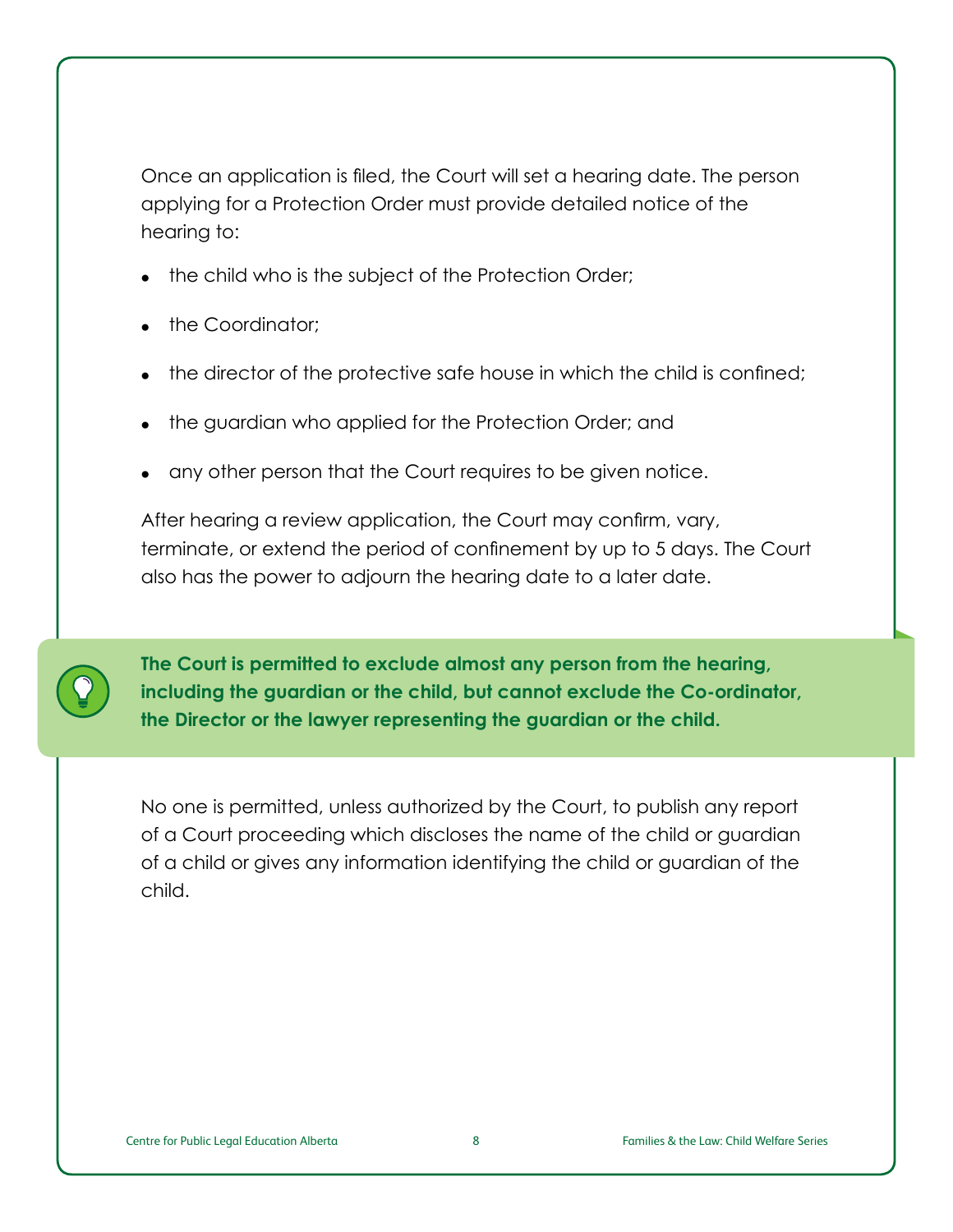# **DISCHARGE FROM A SAFE HOUSE**

A child will be discharged if:

- the confinement period set out in the Protection Order has ended, or
- the Co-ordinator has assessed the child and found that it is in the best interests of the child for him or her to be discharged and the director agrees.

When a child is being discharged at the end of the confinement period, the guardian who was granted the Protection Order must attend or make arrangements for a person to pick up the child from the protective safe house.

If the guardian does not pick up or have the child picked up, the director of the safe house can continue to confine the child as the director considers reasonable, but must immediately make a report on the grounds that the child is in need of intervention under the *Child, Youth and Family Enhancement Act*.



**If the child objects to being discharged, the director can apply to review the Protection Order.**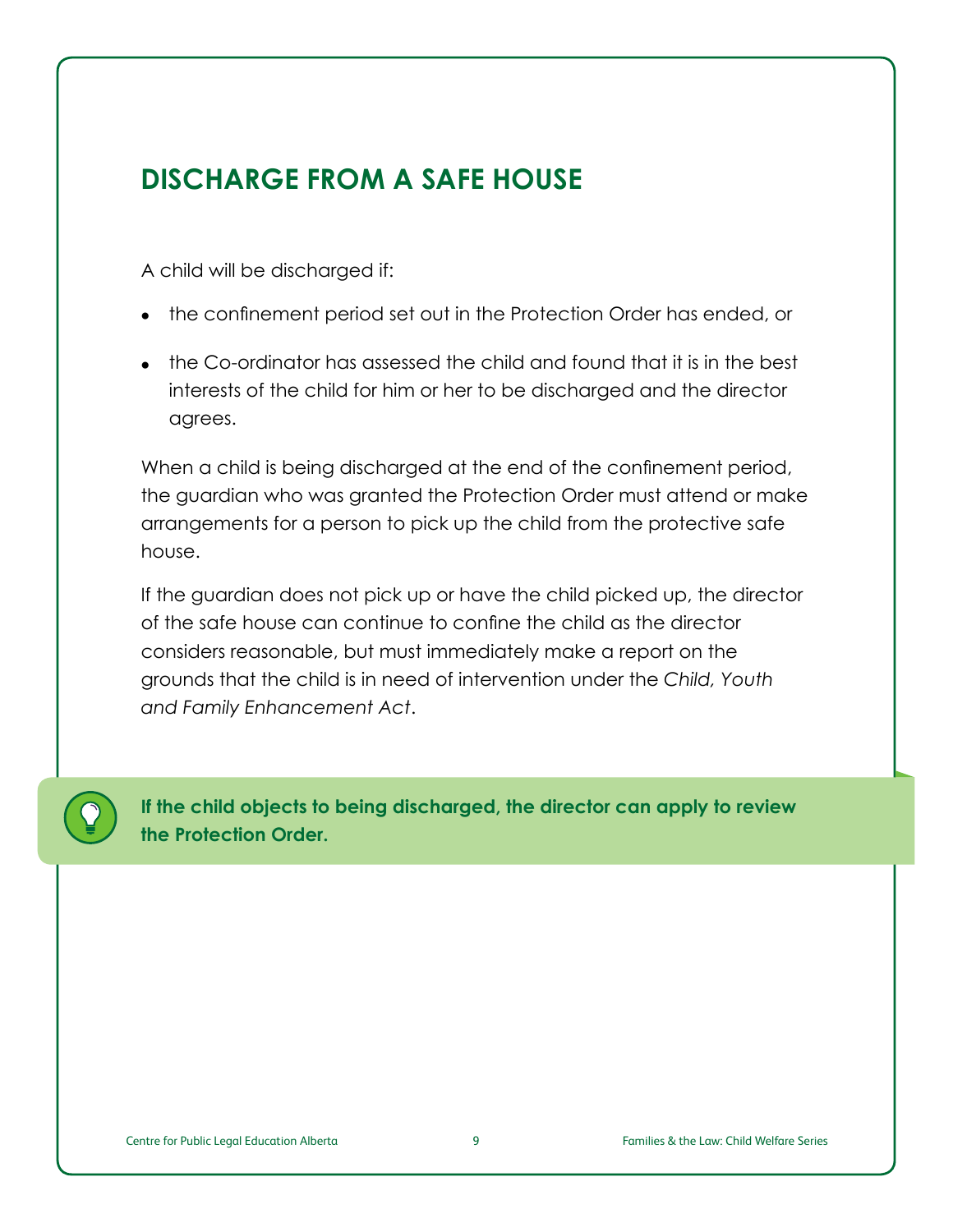# **GLOSSARY**

# **applicant**

The person who makes an applications to a court.

# **Co-ordinator**

A Co-ordinator is a person designated by the Minister to provide assessments and treatment under the *Protection of Children Abusing Drugs Act*. The Coordinator may also make applications to Court.

# **Director**

General reference to staff (like caseworkers, casework supervisors and managers) who investigate child protection or intervention matters, make applications to Court and deliver services under the *Child, Youth and Family Enhancement Act*.

#### **oath**

A verbal promise to tell the truth, which is made by a witness in court.

# **Protection Order**

Under the *Protection of Children Abusing Drugs Act*, a guardian may apply to the Court for an order to protect a child under 18 years of age who is abusing drugs, this is a protection order.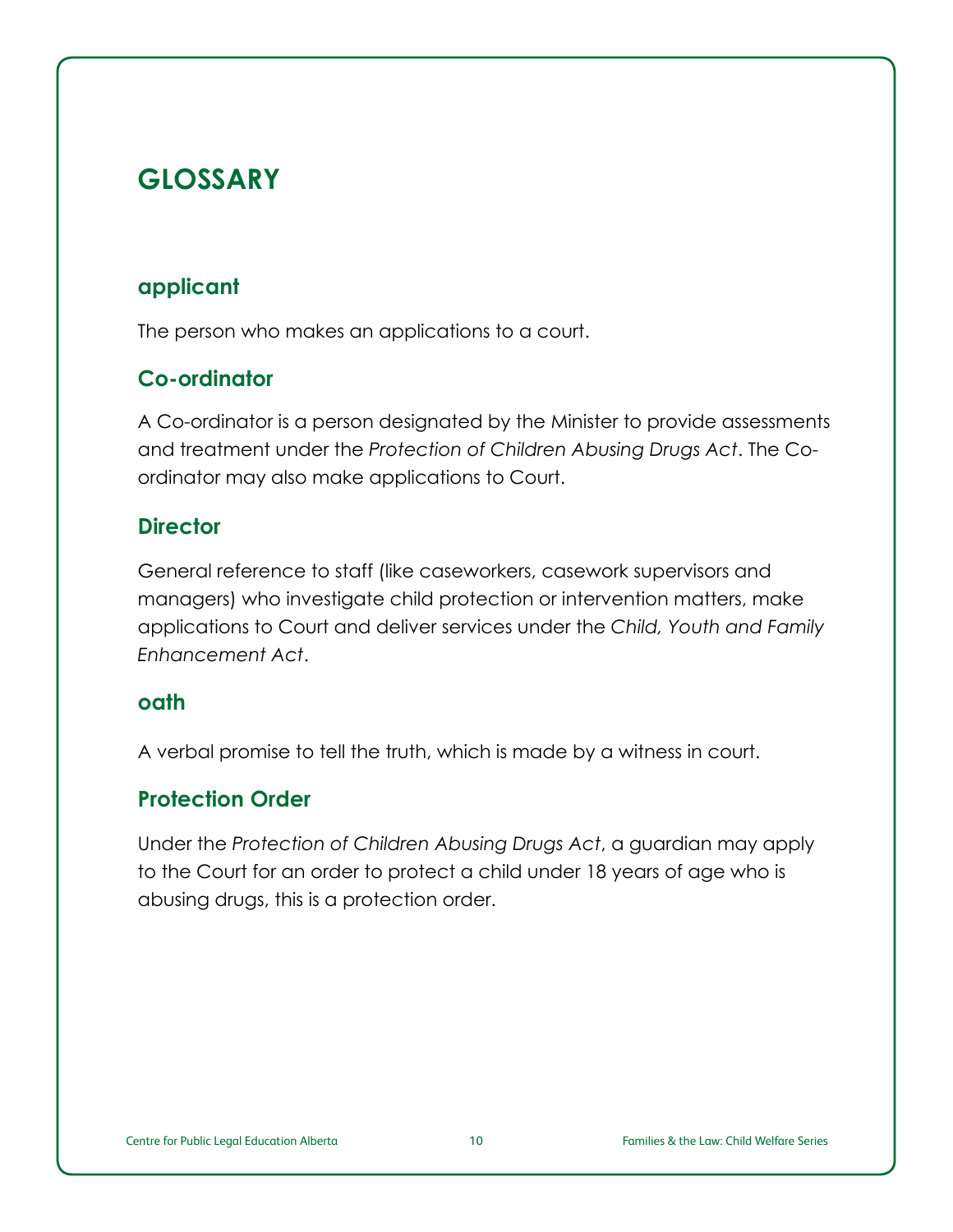# **RESOURCES**

## **Pre-Application Information**

Alberta Health Services

**<http://www.albertahealthservices.ca/amh/Page2547.aspx>**

## **Alberta Health Addiction Services**

Dial 811 or HELPLINE 1.866.332.2322 (24 Hour Toll Free)

# **Addiction Services Offices**

#### *Young Adult Treatment Programs*

Edmonton 780.427.2736

Calgary 403.297.3071

Red Deer 403.340.5274

#### *Addiction Services - Adult & Youth Counselling*

Fort McMurray 780.793.8360

Grande Prairie 780.538.6330

Medicine Hat 403.529.3500